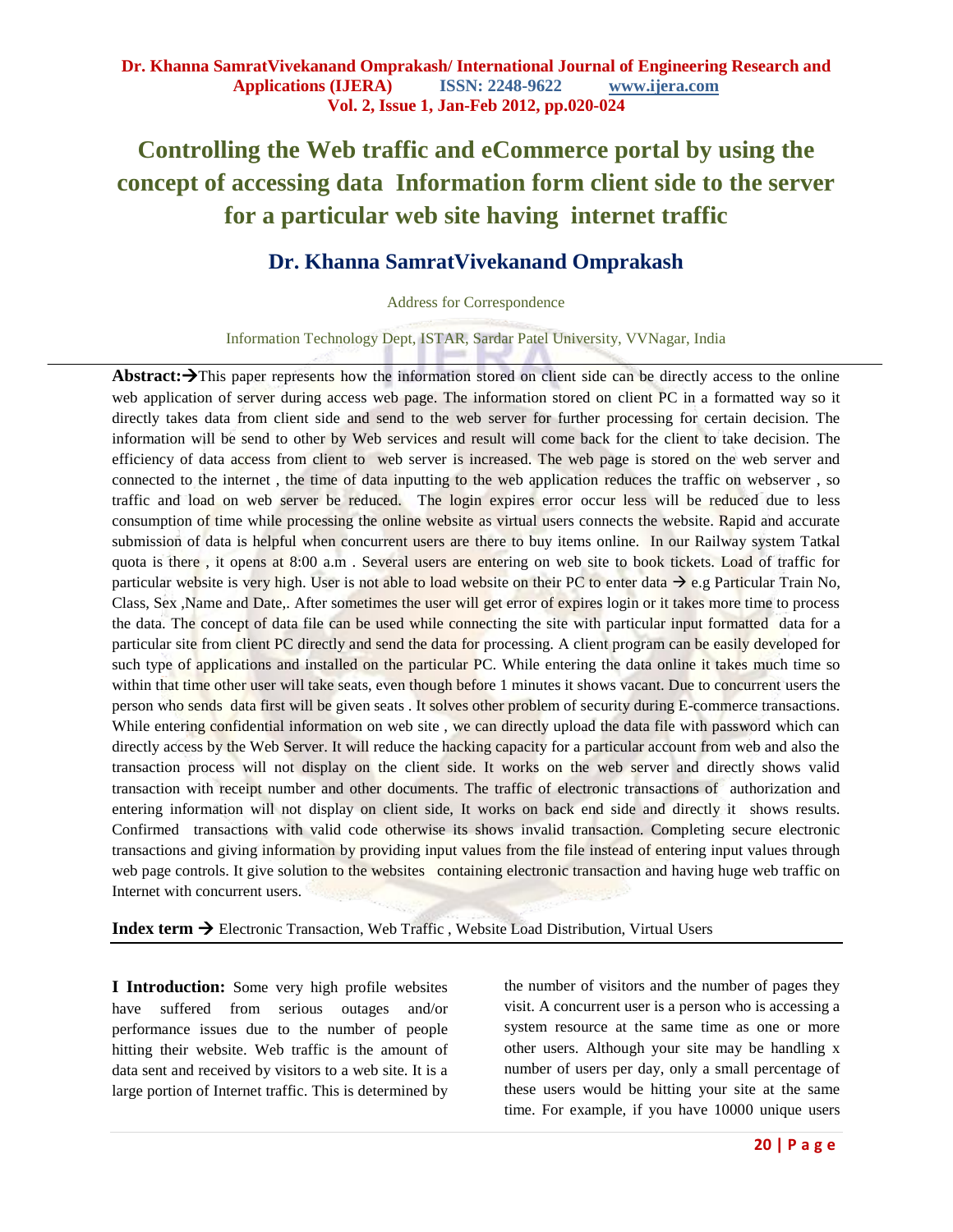hitting your site on one day, all 10000 are not going to be using the site between 8:00 and 8:15 am. Some very high profile websites have suffered from serious outages and/or performance issues due to the number of people hitting their website. E-commerce sites that spent heavily on advertising but not nearly enough on ensuring the quality or reliability of their service have ended up with poor web-site performance, system downtime and/or serious errors, with the predictable result that customers are being lost. When creating an eCommerce portal, companies will want to know whether their infrastructure can handle the predicted levels of traffic, to measure performance and verify stability. These types of services include Scalability / Load / Stress testing, as well as Live Performance Monitoring. Load balancing is a [computer](http://en.wikipedia.org/wiki/Computer_network)  [networking](http://en.wikipedia.org/wiki/Computer_network) methodology to distribute workload across multiple computers or a [computer cluster,](http://en.wikipedia.org/wiki/Computer_cluster) network links, central processing units, disk drives, or other resources, to achieve optimal resource utilization, maximize throughput, minimize response time, and avoid overload. Using multiple components with load balancing, instead of a single component, may increase reliability through [redundancy.](http://en.wikipedia.org/wiki/Redundancy_(engineering)) Load Balancing is a solution that involves aggregating multiple Internet connections through the appliance in order to distribute traffic efficiently and improve traffic flow and reduce bottlenecks brought about by the use of a single connection. If a single connection fails, then the UBM will continue to utilize the remaining connections to ensure business continuity through it's failover feature. For inbound interfaces, where these products are the destination, interface tables as well as supporting validation, processing, and maintenance programs are provided. For outbound interfaces, where these products are the source, database views are provided and the destination application should provide the validation, processing, and maintenance programs. If the data is to be uploaded from any legacy system to Oracle apps the interface is called inbound.if any data is supposed to be send from erp to any other.

#### **II Objective:-**

• To utilize bandwidth capacity

- To control the overall amount of traffic to web site which is expected to grow
- To achieve maximum Internet uptime
- To secure electronic transaction
- To utilize different Internet technologies
- How quickly the number of users might ramp up to that peak load level
- To understand the volume patterns, and to determine what load levels your web site might be subjected to (and must therefore be tested for).
- To improves the traffic flow of data that

is being sent back and forth between a remote or end user and the organization"s hosted servers. With a single Internet connection these incoming requests can become congested especially if numerous requests come in together

• To managing the data from remote or external users that are requesting information from the organization"s network.

The main objective is to supply data information from the client side PC in terms of file and formatted required data directly to web server for processing it. The desired output can send directly to the user destination. So more concurrent user can connect to the online web application.

#### **III Design & Explanation**

Traffic can easily build up within a network due to certain applications such as VoIP and during peak periods. If your bandwidth capacity is low, then this can cause data packets to queue up (congestion) or data packet loss. the use of the available bandwidth by distributing Internet traffic down each Internet connection. With traffic being shared among each Internet connection at the same time and rate, there is less congestion and delays for the end user. This is achieved by distributing the traffic from both directions over multiple Internet connections instead of one, through the use of Intelligent DNS. With a single Internet connection these incoming requests can become congested especially if numerous requests come in together.

Designing a Web site load test is to measure as accurately as possible the current load levels. Some of the variables that could be tracked include:

The length of the session (measured in pages)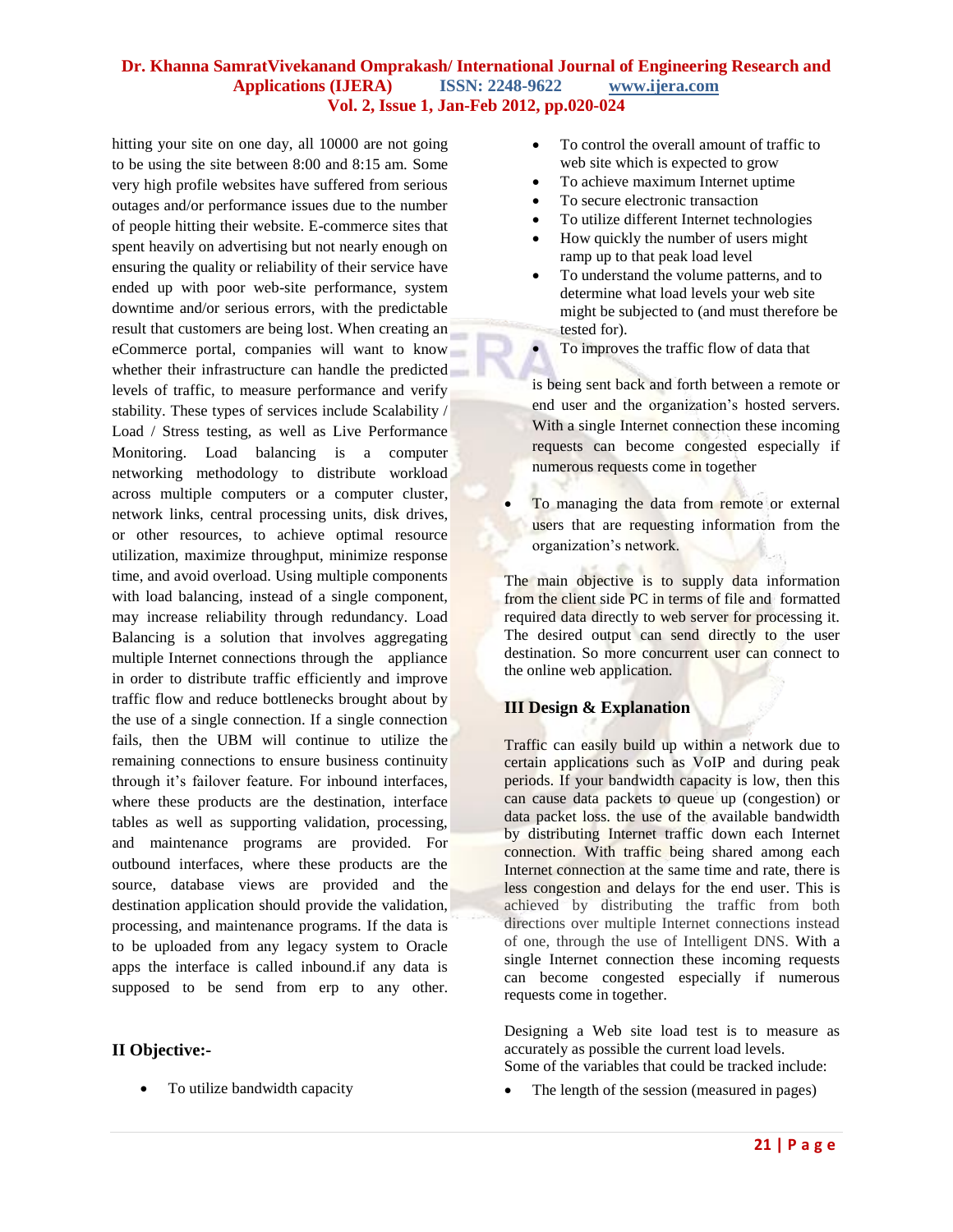- The duration of the session (measured in minutes and seconds)
- The type of pages that were visited during the session (e.g., home page, product information page, credit card information page etc.)
- The typical/most popular 'flow' or path through the website
- The % of 'browse' vs. 'purchase' sessions
- The % type of users (new user vs. returning registered user)

The rate at which the number of users build up, the "Ramp-up Rate" should be factored into the load test scenarios (i.e. you should not just jump to the maximum value, but increase in a series of steps). program your load test tool to run each scenario with the number of types of users concurrently playing back to give you a the load scenario. The key elements of a load test design are:

- test objective
- **Pass/fail criteria**
- script description
- **scenario description**

By emulating multiple business processes, the load testing can generate a load equivalent to X numbers of virtual users on a Web application. During these load tests, real-time performance monitors are used to measure the response times for each transaction and check that the correct content is being delivered to users. In this way, they can determine how well the site is handling the load and identify any bottlenecks. The execution of the scripts opens X number of HTTP sessions (each simulating a user) with the target Web site and replays the scripts over and over again. Every few minutes it adds X more simulated users and continues to do so until the web site fails to meet a specific performance goal.

When an user logins to website for particular transaction, it requires to fillup the information in terms of web form and it goes for processing and after getting result it again requires to fillup the information for payment and after that it gets confirmation of that entire process by getting document on web page or to desired client email address.

**Steps to show a particular website works for virtual user to complete E-commerce transaction** 1st  $\rightarrow$  Client connects with user via login

form

 $2^{nd} \rightarrow$  Client inputs data to find a particular item from web page

 $3^{rd}$   $\rightarrow$  Web server will provide data to the client by fetching information from its centralised database server by using any services. It may uses web services or any other technique to fetch the records from database

 $4<sup>th</sup>$   $\rightarrow$  On availability client starts to by the item by confirming

 $5<sup>th</sup>$   $\rightarrow$  Clients need to pay the amount by inputting again through online web. It again requires to entire the details of its card and password on web for electronic transaction

 $6<sup>th</sup>$   $\rightarrow$  Now it shows processing of electronic transaction on client side and confirms the transaction if valid input sent for electronic transaction.

 $7<sup>th</sup>$   $\rightarrow$  The output will be shown on client side and it sends documents to the desired client email address. Problems facing for high traffic websites.

- 1. Due to concurrent users and having high web traffic on particular website , its not able to open.
- 2. In step2 and step5 it ask to input the information in a form which is very much time consuming.
- 3. On client side it shows validation of Electronic - Transaction
- 4. It requires internet connection and also good bandwidth on client side to complete the transaction
- 5. While entering the information and processing the electronic transaction, the availability of particular item within time shows not available and entire transaction comes into wastage of time and time consuming on both for particular client and server side.

#### **IV Solution:->**

Developing clients program for a particular website can be helpful. It connects via client program and it takes input information from client side in a file or a formatted input , which is already prepared before connection with a user. By just asking input values for a particular item by application , it provides by just clicking button , so there is no need to enter , it automatically upload or attached file with secure password. Both the information of particular item and electronic payment can be send directly. On server side it takes care and process it and output will be directly given to the desired document of client email address . So processing of electronic transaction will not be shown on client side. Server will process on its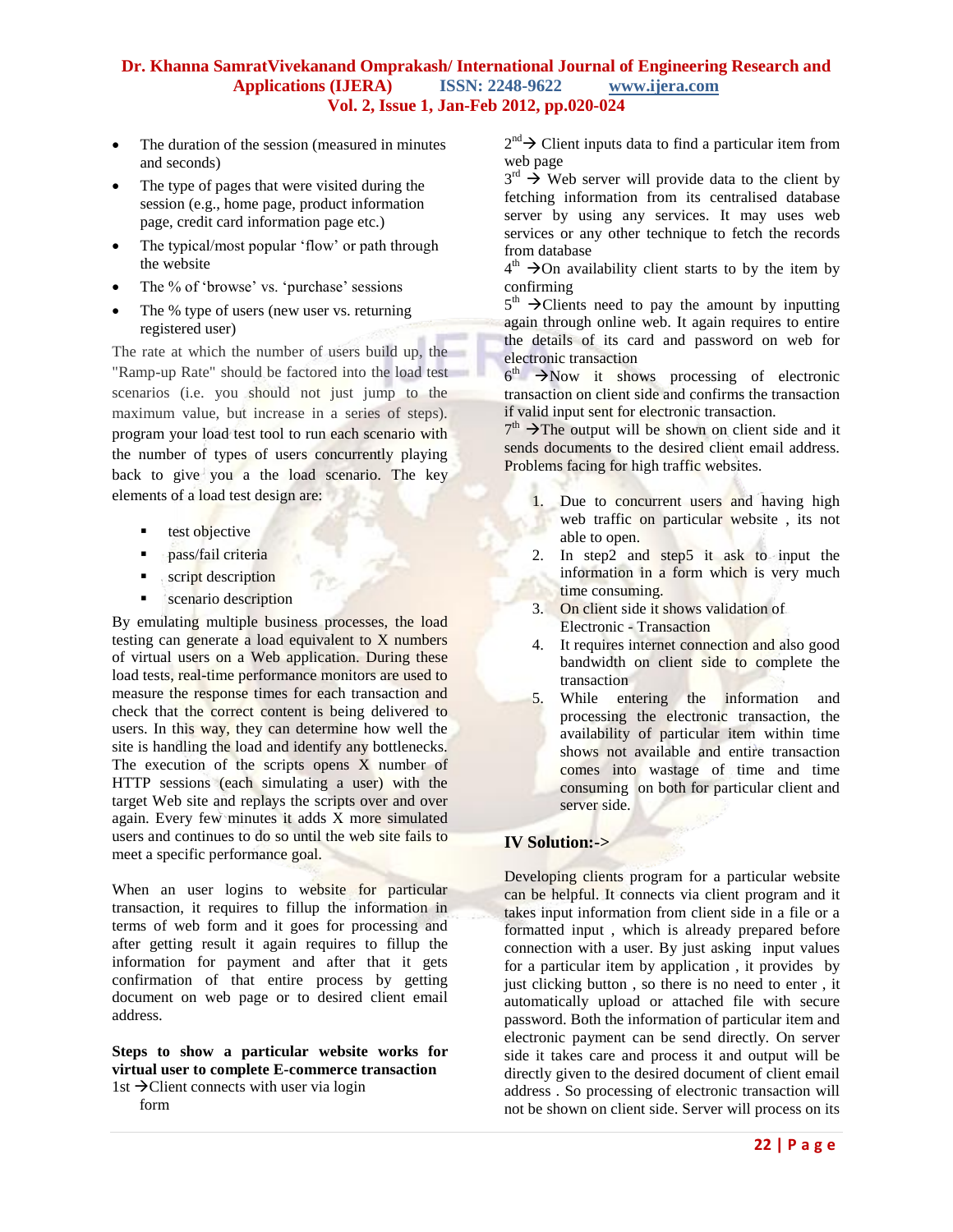own side. It extracts the data from file on its own by programming and send result directly.

Scripts should be combined to describe a load testing scenario. A basic scenario includes the scripts that will be executed, the percentages in which those scripts will be executed, and a description of how the load will be ramped up. It is vital during the execution phase to monitor all aspects of the website. This includes measuring and monitoring the CPU usage and performance aspects of the various components of the website – i.e. not just the webserver, but the database and other parts as well (such as firewalls, load balancing tools etc.) the performance issues that they were experiencing were due to database performance issues – while the webserver CPU usage was only at 25%, the backend db server CPU usage was 86%. Start with a test at 50% of the expected virtual user capacity for 15 minutes and a medium ramp rate.

After making any system adjustments, run the test again or proceed for 75% , 100% , of expected load. while monitoring and making the necessary adjustments to your system as you go along.

#### **IV Result**

It produces the report for the following

- Page response time by load level
- Completed and abandoned session by load level
- Page views and page hits by load level
- HTTP and network errors by load level
- Concurrent user by minute
- Missing links report, if applicable Full
- detailed report which includes

It reduces web traffic on the internet and more concurrent user can access sites. It helps to reduce the hacking of electronic transaction information from client side.

#### **VI Conclusion**

It reduces the time connectivity on internet for a particular website.Web-based stress testing of web sites are therefore more accurate when it comes to measuring a site's capacity constraints. When testing websites, it is critically important to test from outside the firewall. In addition, web-based load testing services, based outside the firewall, can identify

bottlenecks that are only found by testing in this manner. Once launched, the site can be regularly checked using Live Performance Monitoring tools to monitor site performance in real time, in order to detect and report any performance problems - before users can experience them. Installing program on client side for a particular websites , it helps to control and reduce the web traffic for particular electronic transaction by providing information from client side to web server.

### **VII Acknowlegement**

Authors acknowledge the financial support by Institute of Science & Technology for Advanced Studies & Research (ISTAR) V. V. Nagar for this work. I would like to thanks Dr Vipul desai for his support and guidance.

#### **VIII References:-**

Gerry O"Briena. "Microsoft IIS 5 Administration". PUBLISHED By C.G.JAIN For TECHMEDIA, ISBN NO 81-7635-480-5, January 2000.

Jeff Frentzen and Henry Sobotka. "Javascript Annotated Archieves". PUBLISHED BY TATA MC GRAWHILL TEC, ISBN NO 0-07-463612-x, January 1999.

Noel Jerke And Michael Hatmaker. "Vbscript Interactive Course". Published by Techmedia, ISBN NO 81-87105-55, January 1997.

Scott Hawkins. "Apache Web Server Administration & E-commerce Handbook". Published Edition Wesley Longman (Singapore) Pte Ltd, ISBN NO 81- 7808-278-0, January 2001.

 Khanna SamratVivekanand Omprakash "Email Scripting Language ". The 2008 International Conference on Internet Computing, PUBLISHED BY 2008 CSREA PRESS. ISBN No 1-60132-073  $6^{th}$ , July 2008.

Ben Forta,Dyan Bromby, Rohan Mandel, Paul Fonte, Keith Lauver &Robert Juncker., "Wap Development with WML and WMLScript," PUBLISHED BY SAMS; BK&CD-